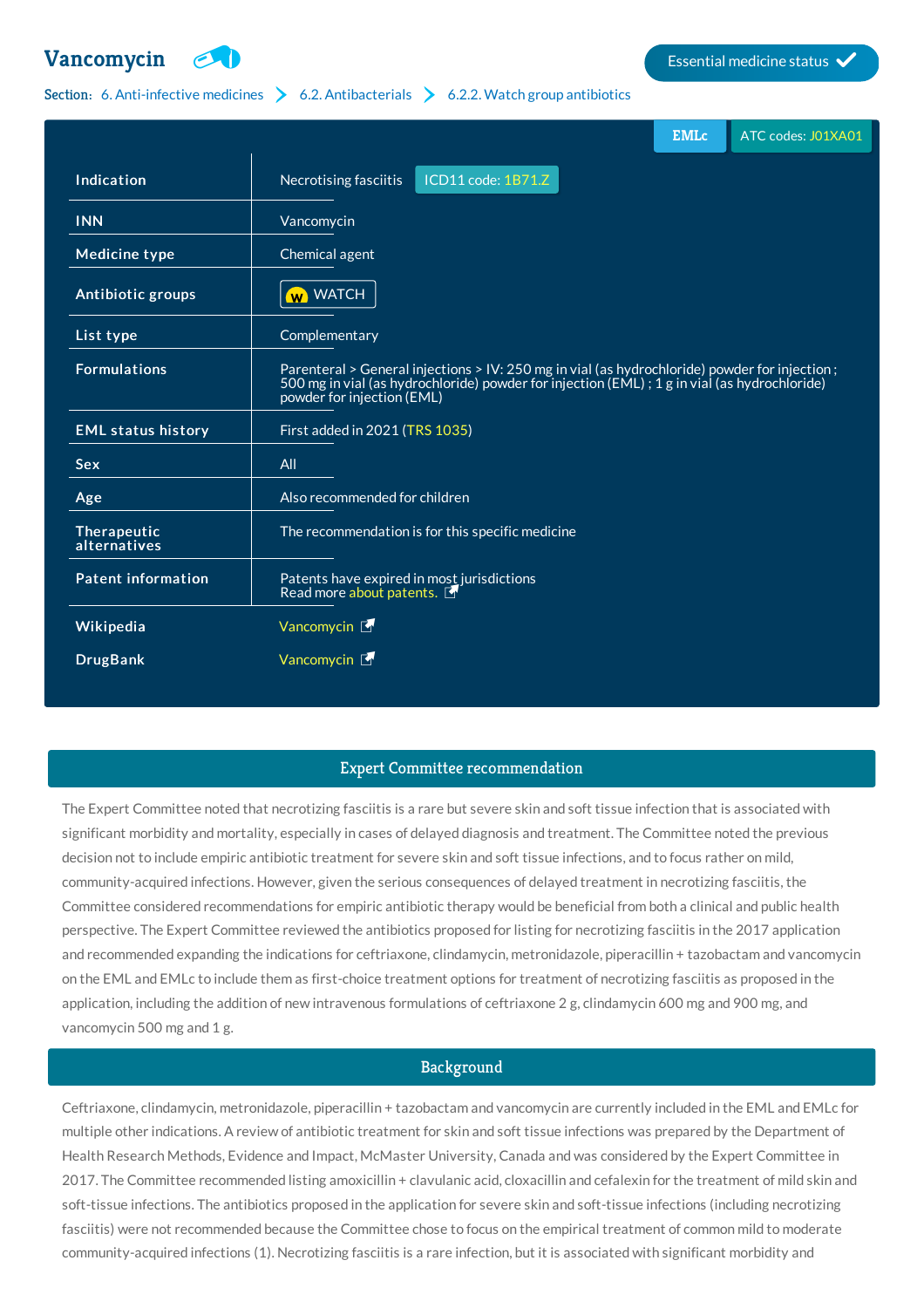mortality, especially in cases of delayed diagnosis and treatment. The disease is caused mostly by bacteria and is characterized by acute and fulminant necrosis with tissue destruction and signs of systemic toxicity. Risk factors for necrotizing fasciitis include traumatic and surgical wounds, especially in patients with diabetes, peripheral vascular disease or immunosuppression (2). However, necrotizing fasciitis can also occur in otherwise healthy people irrespective of their age. Necrotizing fasciitis is very rare in children but may occur as a complication of varicella (chickenpox) or in the context of a compromised immune system. Few data are available on time trends in the epidemiology of necrotizing fasciitis. In the USA, over a 10-year period (2003–2013), an estimated 9871 deaths related to necrotizing fasciitis occurred, corresponding to a mortality rate of 4.8 per million person-years (3). In an Asian study, an overall annual incidence of 3.2 hospitalizations per 100 000 person-years was reported between 2002 and 2011 (4). Other studies report an incidence that ranges from 0.3 to 15 cases per 100 000 population (2,5,6). Among all invasive Streptococcus pyogenes infections, necrotizing fasciitis represents only a minority of cases – about 7% for all ages combined in one study of surveillance data in the USA (7).

#### Summary of evidence

The 2017 McMaster review of systematic reviews, meta-analyses and guidelines published between 1996 and 2016 for antibiotics for skin and soft tissue infections included evidence for antibiotic treatment of severe skin and soft tissue infections, and is summarized in the report of the 2017 Expert Committee meeting (1). Since no important new evidence on antibiotic therapeutic options for this infection has become available since then, the evidence presented in 2017 still reflects the current evidence base. The 2017 review included the 2014 guidelines of the Infectious Diseases Society of America on skin and soft tissue infections, which cover both paediatric and adult patients (8). These guidelines included the following recommendations for necrotizing infections of the skin, fascia and muscle: (i) piperacillin + tazobactam plus vancomycin; (ii) a carbapenem (meropenem, imipenem, ertapenem), or (iii) cefotaxime plus metronidazole or clindamycin. Antibiotics, including cefazolin, ceftriaxone, clindamycin, daptomycin, doxycycline, linezolid, penicillin G, quinupristin + dalfopristin, semi-synthetic penicillins (nafcillin, oxacillin) and vancomycin, and are listed as options for specific pathogens such as Streptococcus, Staphylococcus aureus, Clostridium species, Aeromonas hydrophila and Vibrio infections. In the context of the 2017 McMaster review, ceftriaxone, clindamycin, meropenem, metronidazole, piperacillin + tazobactam and vancomycin were proposed as treatment options for severe skin and soft tissue infections (including necrotizing fasciitis) for inclusion on the Model Lists. The Expert Committee did not recommend them because it decided to prioritize listing of antibiotics for mild, community-acquired infections. Therefore, the Expert Committee's decision was not a reflection of its evaluation of the evidence for benefit for these antibiotics in the treatment of necrotizing fasciitis. Ceftriaxone, clindamycin, metronidazole, piperacillin + tazobactam and vancomycin are already included in the EML and EMLc. They are widely used for many different types of infection and potential side-effects when used for the treatment of necrotizing fasciitis do not differ from those encountered when these antibiotics are used for a different indication. Given the severity of necrotizing fasciitis and the high mortality associated with delays in treatment, the benefits of adequate antibiotic treatment outweigh the potential side-effects of each individual antibiotic.

## Guidelines

There are no WHO guidelines for the management of severe skin and soft tissue infections and necrotizing fasciitis.

### Rationale for antibiotic selection

Following the principles of antimicrobial stewardship, meropenem has not been generally recommended as an option for the empiric treatment of clinical infections. Wide use of empiric treatment with meropenem has been associated with selection of carbapenem resistance at both a patient and hospital level. Recommendations for the use of meropenem have generally been limited to where a patient is known to be infected or colonized with a multidrug-resistant pathogen that is resistant to other recommended antibiotics.

### Committee considerations

Dose forms and strengths as currently listed on the EML and EMLc, plus additional new strength intravenous formulations for ceftriaxone, clindamycin and vancomycin on the EML to better meet the dosing needs of adults for this indication. Ceftriaxone: powder for injection 2 g Clindamycin: injection 600 mg/4 mL and 900 mg/6 mL Vancomycin: powder for injection 500 mg and 1 g As the proposed medicines are already included on the Model Lists and on many national essential medicine lists, a review of the